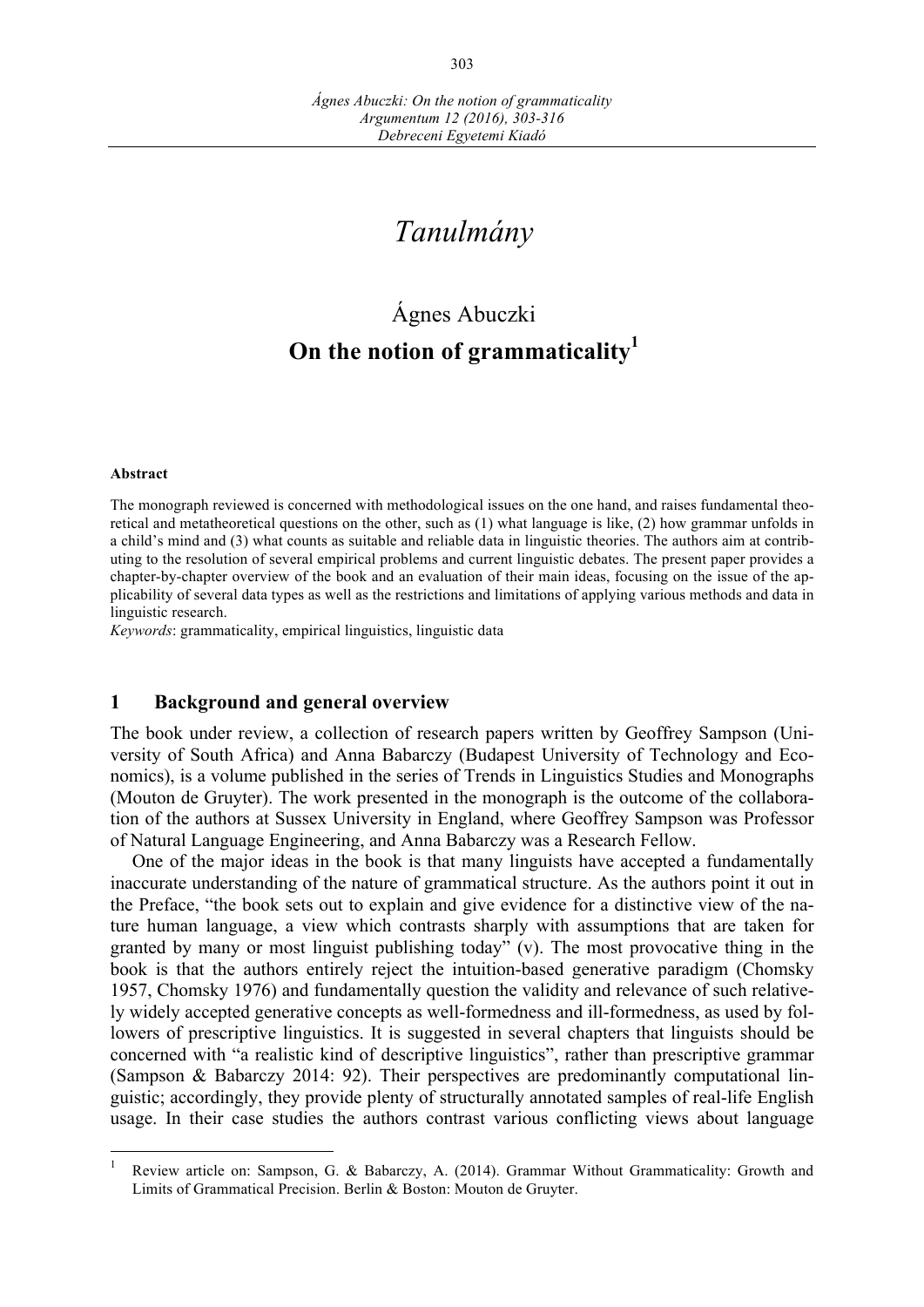structure, innateness theory, as well as the usability and acceptability of data provided by language production that can be captured in corpora, versus data provided by using linguistic introspection. Looking at corpus data in various languages as well as diachronic changes in language use, the authors come to the conclusion that it is worthless to try to define and talk about grammaticality since languages cannot be described and explained using "a common logic"  $(8)$ , by which the authors mean something like universal structural rules.<sup>2</sup>

As the authors put it, the central aim of the book is "to establish a truth about language" (Sampson & Babarczy 2014: vi). This goal can scientifically be considered rather naïve as it intends to find "truth", a term generally avoided in theories of science.

In short, the book contains a great number of thought-provoking papers, presented in a logical and reader-friendly way. Grasping its notions is stimulated by a series of metaphors and analogies. From the point of view of its target audience, understanding various established linguistic theories is a pre-requisite to reading the book. Therefore, the volume can be recommended to graduate and PhD students of linguistics as well as linguists working in any field, fascinated by theoretical controversies, meta-theoretical and methodological issues.

## **2 The structure of the book**

The book starts with a Preface where readers can find the aims of the book as well as the origins of the various chapters in the monograph. Most of the chapters are based on research papers previously published in journals or conference proceedings (written by either one of the authors or co-authored by both of them),<sup>3</sup> while some others (Chapters 1, 5, 9 and 14) are new materials. Some of the fifteen chapters primarily focus on theoretical issues, while others discuss the details of empirical research. Most of the chapters can be read independently of the others. Concerning the structure of the book, the order and sequentiality of its chapters, readers may have the impression that it is a bit ill-proportioned at a few places, with too many (sometimes superfluous) quantitative details in some of the empirical studies (such as in Chapters 7 or 12). Chapter 14 on William Gladstone also stands out among the rest of the chapters as a bit out of place since it is not an indispensable element in the line of reasoning of the authors. Lastly, the final chapter (Chapter 15) sums up the far-reaching implications of all their studies.

## **3 Synopsis**

## *3.1 Introduction*

In the Introduction (Chapter 1) the authors describe the theoretical landscape in current linguistics and express their dissatisfaction with the fact that even today one can find a great number of papers in modern linguistics journals that contrast grammatical and ungrammatical word-sequences by defining several rules, although no one has ever managed to clearly define the concept of grammaticality and plot the boundary between grammatical and ungrammatical so far. The title of the book also suggests that the authors acknowledge that all languages have

<sup>&</sup>lt;sup>2</sup> Moreover, the authors claim that grammar encodes "thought-structures" rather than "logical structures" (9).<br><sup>3</sup> For simplicity, I will consistently refer to the authors of the individual chapters in plural, as "the au

irrespective of the fact if the particular chapter under discussion was written by one or two of them, since it is a joint book compiled and edited by both of them.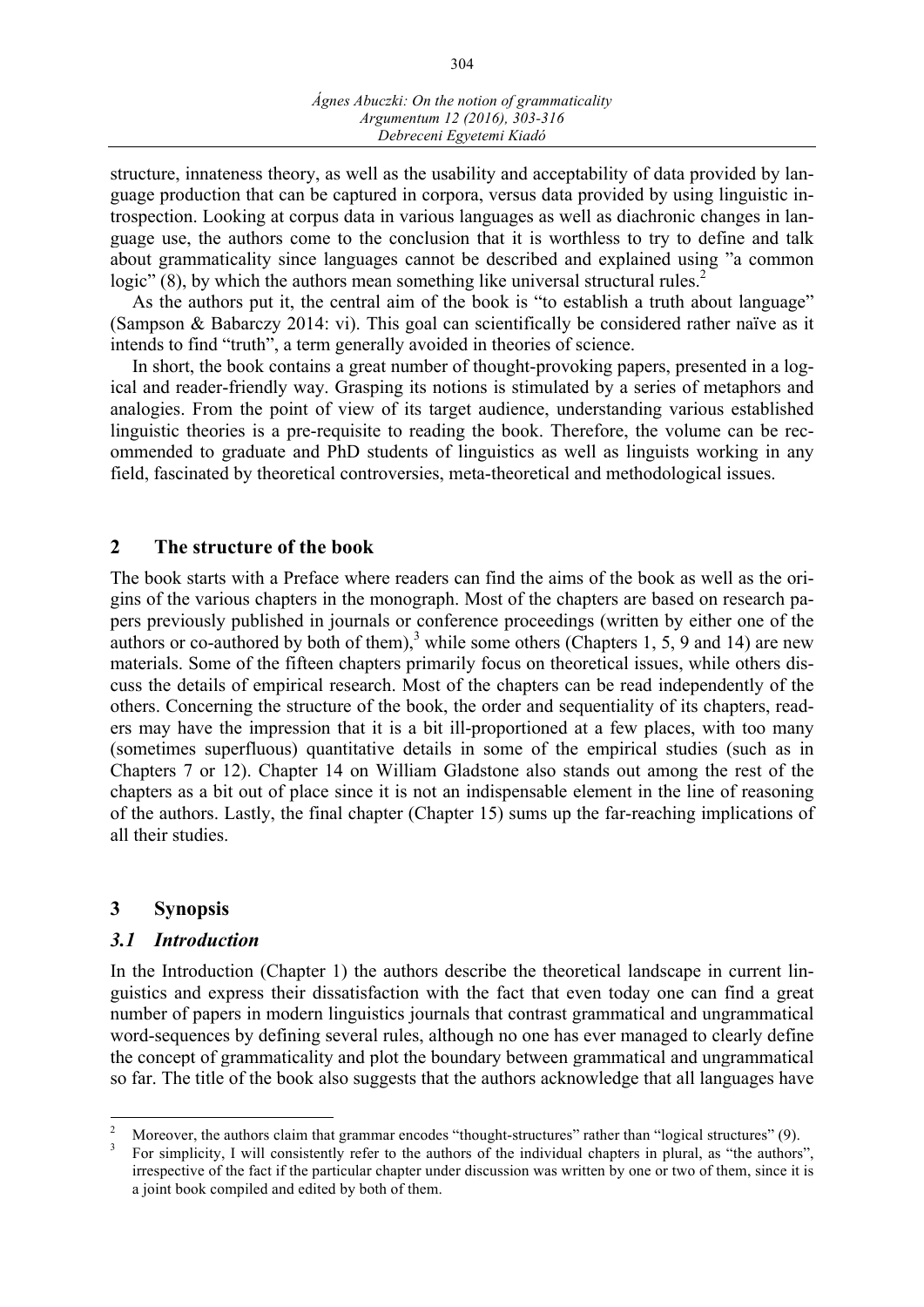grammar but not grammaticality. Moreover, they claim that most contemporary grammars seem to have holes when they are checked against real-life usage; or, as they put it, "all grammars leak" (Sampson & Babarczy 2014: 6). Concerning their terminology, the authors prefer to talk about grammar encoding "thought-structures" rather than "logical structures". Quoting Riau Indonesian and Old Chinese language, the authors argue that they find it implausible that all languages follow a universal logical pattern. After providing the theoretical background for their consequent studies in the monograph, their objective is formulated: "the main point of the book is not to argue against the grammaticality concept, but to present a range of concrete positive findings about grammar that emerge when one gives that concept up" (21).

## *3.2 The bounds of grammatical refinement*

Chapter 2 attempts to answer the question how refined English grammar is by applying a comprehensive annotation scheme, the SUSANNE scheme to samples of the English language registered in the SUSANNE corpus. An experiment on the reliability of the annotation of the SUSANNE corpus is being fully described in this chapter. In short, various expert analysts, independently of each other, applied the SUSANNE scheme to the same samples of data. Essentially, this means using inter-annotator agreement as a means to measure the objectivity of the annotation. Their experiment reveals frequent problematic areas concerning annotation, and leads to three conclusions:

- (a) human fallibility is more significant than definitional limitations;<sup>4</sup>
- (b) structural ambiguity is often pragmatically nonsignificant;<sup>5</sup>
- (c) functiontagging is especially problematic. 6

Provided that the authors reject using introspection, invented sentences and linguistic intuition, the question can be raised why inter-annotator agreement (together with its shortcomings and discrepancies) is considered as a criterion for the objectivity of data collection and analysis methods. Annotation itself always involves some subjective judgements and relies on interpretation, therefore, it can be questioned to what an extent the annotations of the corpus, especially the functional ones, are reliable. The authors fail to elaborate in detail on the problem areas of inter-annotator agreement and the extent of subjectivity in annotation. However, the good thing about their experiment is that it raises crucial questions and has practical implications, too.

 <sup>4</sup> According to the authors, it is clear that "the limitation on annotation predictability is due far more to human fallibility than to the limited precision of the scheme" (Sampson & Babarczy 2014: 47). They claim that real language is too anarchic to permit them to fit examples into the pigeonholes of any scheme, however welldefined (48).<br><sup>5</sup> The second conclusion of the authors is that structural ambiguity does not always correspond to important

meaning differences; therefore, the over-refined annotation of these structural differences is often pragmati-

cally nonsignificant (49). <sup>6</sup> Thirdly, the authors admit that assigning functional categories to clause constituents, for example, the relationships between verbs and their arguments in English, is especially problematic (51).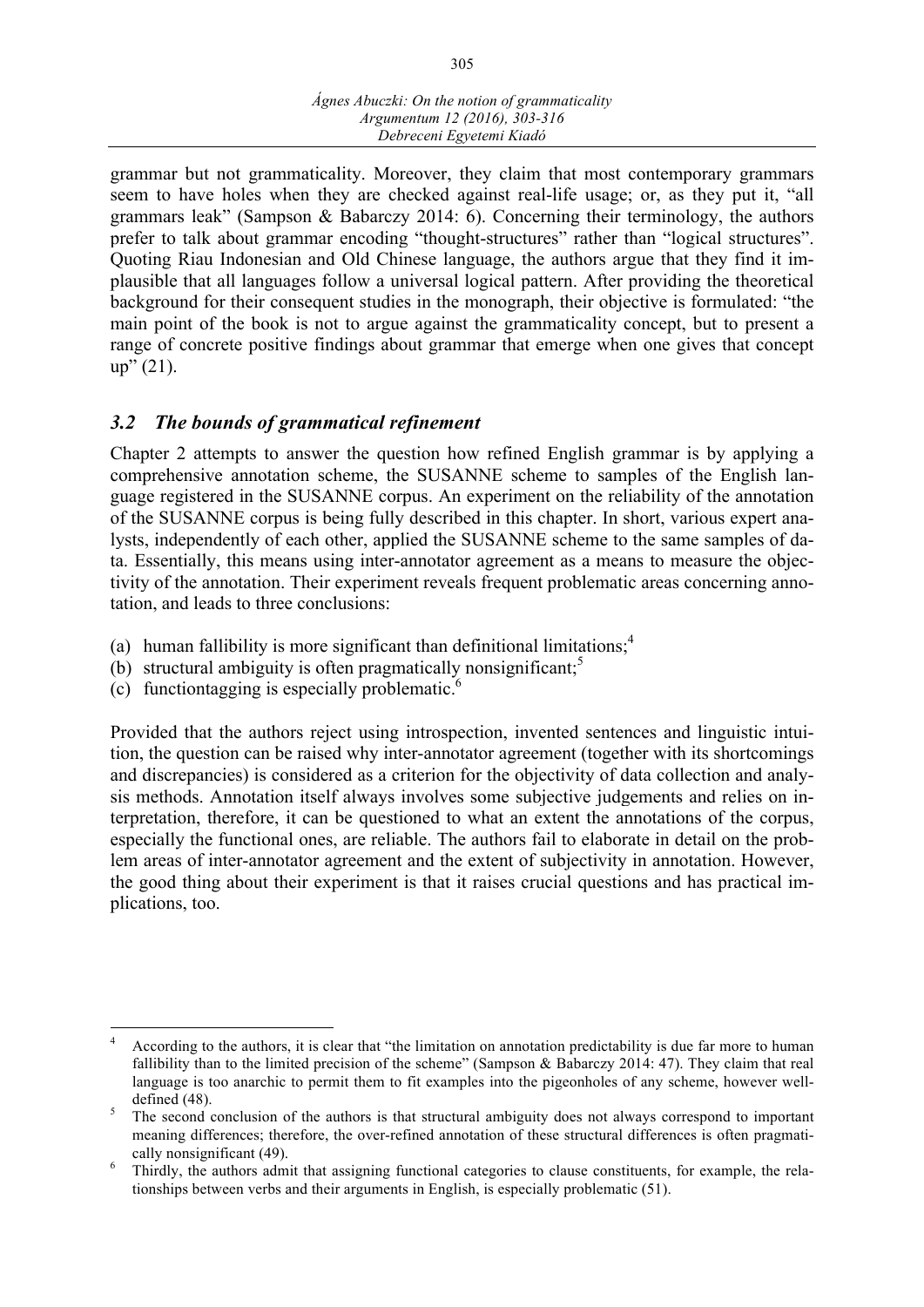## *3.3 Where should annotation stop?*

The third chapter of the monograph overviews parsing methods in order to survey indeterminacy in the most comprehensive way. It is the SUSANNE structural annotation scheme for English which in the focus of the study. It is described as aiming at rigorous explicitness and maximum completeness of detail. The authors list *trainability, reliability, independence* from linguistic theorizing and *predictability* as the criteria of ideal annotation schemes. However, they also illustrate a few problematic cases and structures where annotation, in simpler terms, choices from the available categories, is difficult. In conclusion, the authors express that they do not believe that a single, correct answer can be given to the question how refined a general-purpose structural annotation should be. At the same time, they seem to have no doubt in the reliability and usability of the SUSANNE Treebank, and claim that its scheme approaches the limit of humanly-possible annotation precision. However, inter-annotator disagreement (outlined in Chapter 2) might have resulted from shortcomings and the over-refined nature of the scheme. It is claimed that some kind of order and classification on raw language data is far better than nothing. All things considered, this final idea is quite weak compared to their promising plans and aims outlined in the beginning of the chapter.

## *3.4 Grammar without grammaticality*

Chapter 4 is an edited version of an earlier paper of Sampson, published in 2007 as a "target article" for a special issue of *Corpus Linguistic and Linguistic Theory*. The issues addressed in the study include the notion of grammaticality (Chomsky 1957) as well as the question whether grammar expresses logical structures. The authors claim that the concept of "illformed" word-sequences is a delusion, based on a false conception of what human language is like.

Their argumentation is supported by several anecdotal analogies, metaphors and comparisons, such as the one between ungrammatical sentences and unmet friends, or the metaphor of language as an unfenced prairie, having a huge network of paths. The authors reject the notion of un-/grammaticality (and the existence of deviant sentences) using, among others, the analogy between sentences that can be judged ungrammatical and friends one has not met yet.<sup>7</sup> Secondly, quoting examples from idiolects and socially-deprecated varieties of English (that would be considered unacceptable/ill-formed in high-prestige discourse), the authors put forward their idea that "unfamiliar does not imply ungrammatical" (66). Instead of trying to identify the boundary between grammatical and ungrammatical sequences, it is proposed that it may be a more conducive approach to consider two boundaries: one between familiar and unfamiliar sets of sequences, and another one "between sequences destined never to have a use, and those which will in due be useful" (75). In short, the authors believe that there is no sharp boundary between grammatical and ungrammatical structures. However, it must be noted that it IS worth discussing the notion of grammaticality, we just need to bear in mind that its concept and definition is changing across languages and over time. Moreover, what weakens the force of the argument of the authors is that the "attacked" example sentences invented by linguists can also easily be seen as unmet friends (similarly to novel sentences captured in corpora, as suggested by the authors).

The second key issue addressed in Chapter 4 is the usability of intuition as a data source. Apparently, the authors dismiss the idea that an average language user has access to the as-

It can be noted here that would add here that certain realizations of language use, for instance, jokes and intentional misleading, can neither be analysed using the notions of well-formedness and grammaticality.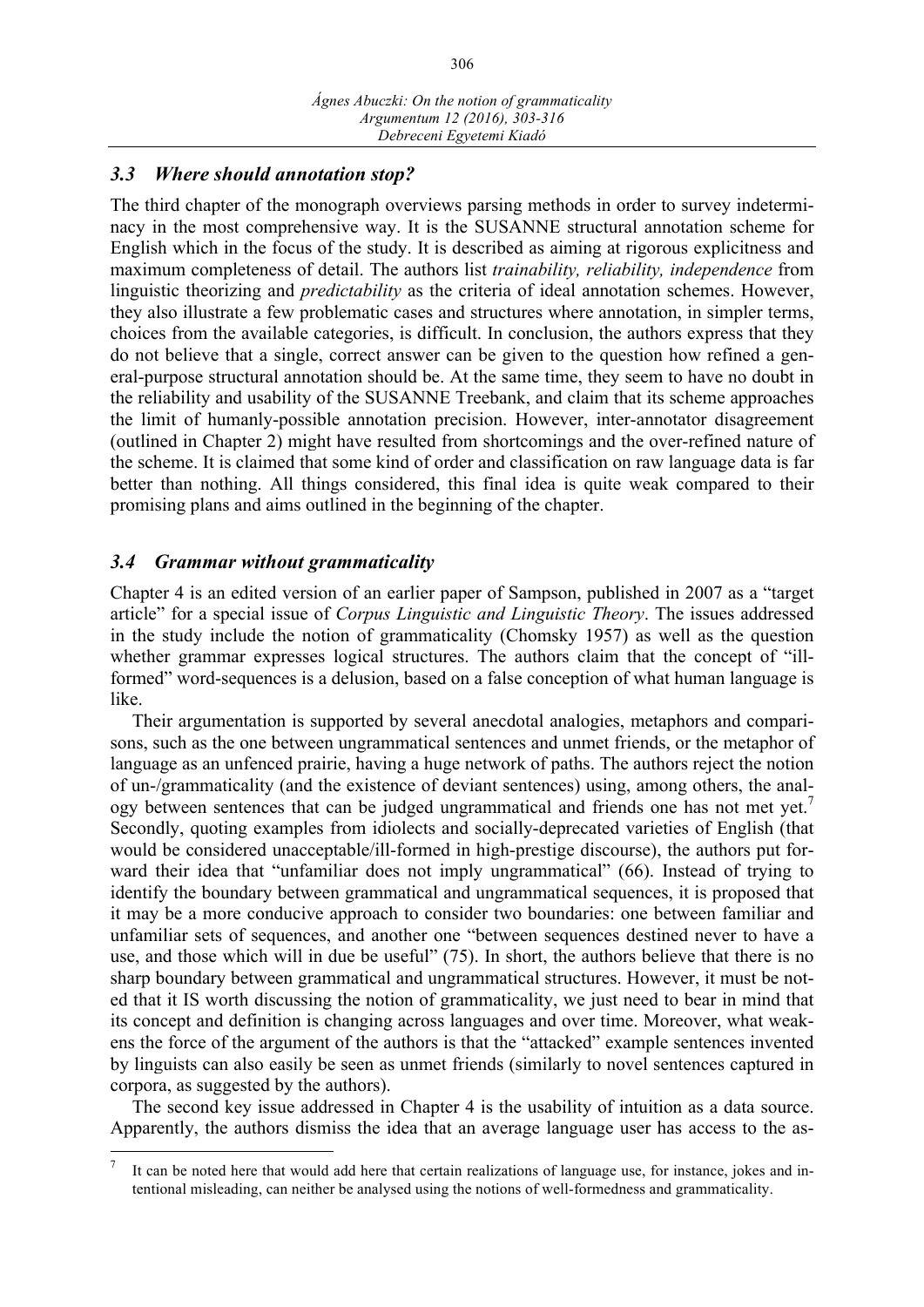pects of the grammar of a language; therefore, they deny the reliability of grammaticality judgements. They build their opinion that introspective data is controversial and unreliable on the grounds of the following arguments:

- (a) On the one hand, owing to different backgrounds in education and speaking different dialects and sociolects, the judgements of average language users may considerably differ from each other, resulting in chaotic findings.
- (b) On the other hand, concerning linguists' intuition, linguists might be influenced by the theory they evaluate using the data.
- (c) As opposed to the above mentioned risks of misjudgements, corpus data contain forms and structures which can be in conflict with grammaticality judgements of either naïve speakers or linguists.

Throughout their book, the authors are preoccupied with the systematic description of the usage of language, claiming that grammars and lexicons both rely on past and present experiences that can be easily captured in corpora; and that is why corpus linguistics can be a more fruitful approach to the study of language than "prescriptive linguistics", as the authors call the opposing camp. In their closing words in Chapter 4, instead of further prompting the definition of "psychologically real" grammars, the authors believe that corpus-based grammatical description is the most that scientific linguistics can realistically hope to attain.

## *3.5 Replies to our critics*

Chapter 5 provides a survey of the responses to their 2007 "target article" (the original version of Chapter 4), complemented with their novel reflections on the acceptance and criticism of their paper. They outline what the academic community makes of their position by quoting and replying to both hostile and supportive critics. On the one hand, they respond to the criticism of Pullum (2007) and Müller (2008). On the other hand, they also refer to works that offer arguments in favour of their ideas, such as Stefanowitsch (2007) who believes that sequences commonly judged as ungrammatical often diminish from real-life usage not because of grammar, but because they mean things that people simply do not want to say. Following this discussion, the remaining part of Chapter 5 is essentially a critique of linguistic nativism and grammaticality implied by Universal Grammar (Chomsky 1965).

## *3.6 Grammatical description meets spontaneous speech*

In Chapter 6, before the authors look at common difficulties that arise when tagging annotations to spontaneous speech, first of all, they stress the primacy of spontaneous speech (over both written texts and introspection) to linguistic research, and propose that "if one wants to examine aspects of language that are innate rather than acquired, they are surely more likely to be found in the biologically-natural domain of speech than the relatively artificial domain of writing" (Sampson & Babarczy 2014: 119).

To provide background for their claim, the authors argue that as a result of the increase of computing capacities as well as methodological innovations in corpus linguistics, research interest shifted from the study of written to spoken interaction, which allowed linguists to raise fundamentally different kinds of research questions. Corpus linguists, among others, revealed that spoken language greatly differs from written text insofar as not all sentences are wellformed, sentence boundaries are often unclear, and different principles and maxims guide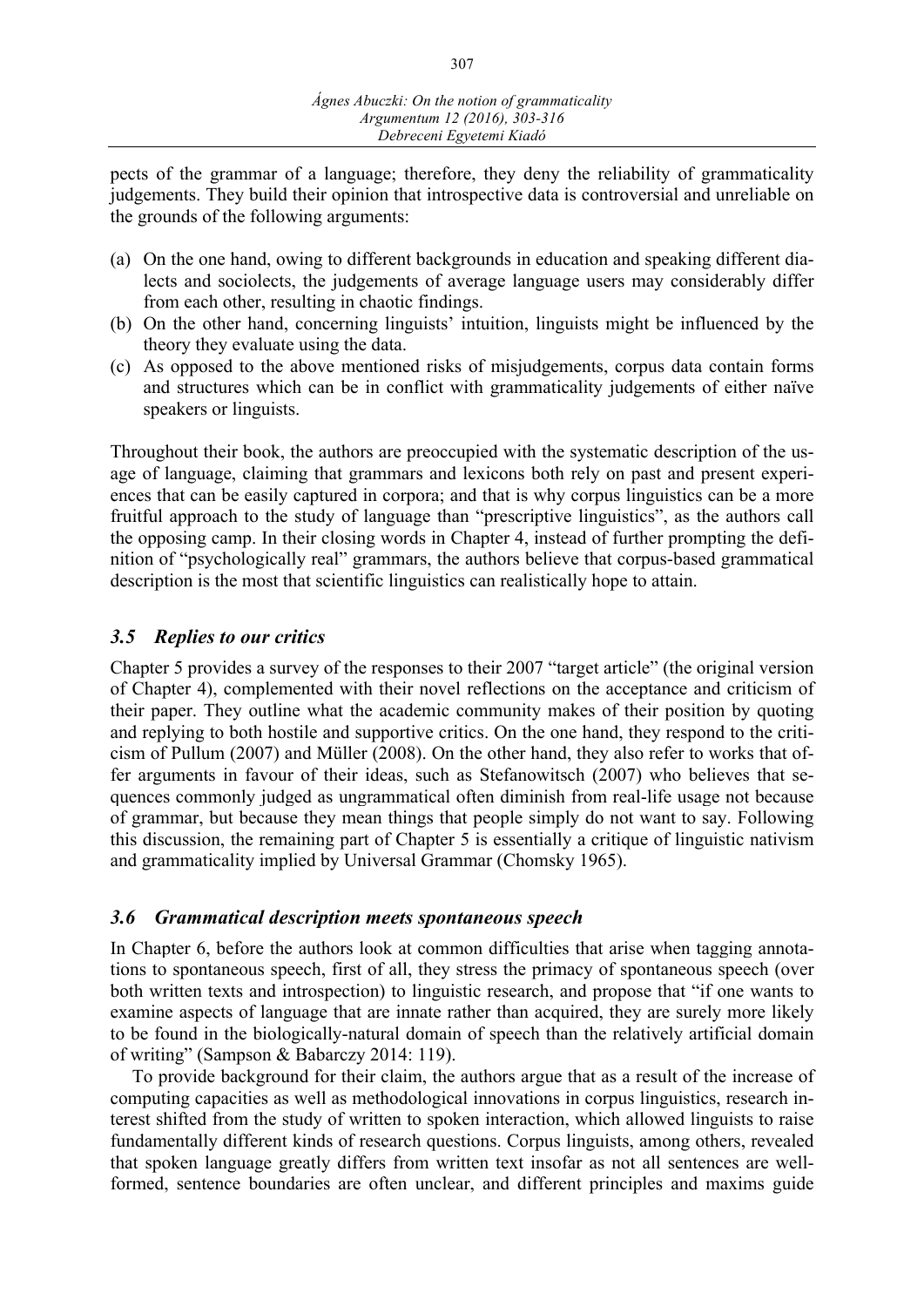spoken interaction. It is presented through a variety of examples that using the CHRISTINE Corpus and the demographically sampled speech section of the British National Corpus as data sources, a greater variety of grammatical structures<sup>8</sup> can be found than only using a written corpus. However, doing speech annotation admittedly has its particular difficulties, which are also described in Chapter 6.

In contrast with generative models that describe the competence of ideal speakers and do not explain what is going on behind sentence boundaries; in a performance-based framework, like that of the authors, the analyst needs to be faced with the output of average language users, not only ideal speakers who actually do not even exist. As long as one cannot define what "error" is, one should not rely on the notions of ungrammatical or ill-formed sentences. However, if one can identify a set of several common patterns of language use with the help of applying frequency-based statistics, one can understand deviation from frequent patterns. As illustrated by several examples in the monograph, it is interesting to read how speakers deviate from frequent patterns of usage and behaviour.

## *3.7 Demographic correlates of speech complexity*

The case study presented in Chapter 7 empirically tests the idea of correlation between utterance complexity and demographic properties of speakers, such as age, sex and social status. In order to measure the grammatical complexity of speech, each speaker (in the selected conversations of SUSANNE, the spoken part of British National Corpus) is assigned an "embedding index" which shows the degree of embedding of various individual words uttered by the particular speaker in the sample. As for the demographic features and the classification of speakers, the British National Corpus (henceforth: BNC) involves reliable information about the sex and age of its speaker. However, concerning classification in terms of social class and regional accents within Great Britain, BNC is rather inaccurate. <sup>10</sup> The authors aimed at finding correlations with each of the demographic variables by grouping speakers into categories and applying the F statistic to compare variance among the categories. The statistical tests carried out on their dataset did not confirm the correlation between grammatical complexity and social class, neither between complexity and region. Regarding the sex variable, British females may on average utter more complex sentences than British males, and this is probably not just a random effect.<sup>11</sup>

From all the statistics, the results on the age variable are the most striking. Using six age bands: (1) speakers up to 15 years, (2) 16-24, (3) 25-34, (4) 35-44, (5) 45-59, (6) 60 and above, a correlation was found between age and utterance complexity. After presenting this

<sup>&</sup>lt;sup>8</sup> According to the authors, one can find a greater variety of grammatical structures and a larger number of repairs and instances of nonstandard usage in speech than in writing; therefore, one can discover the true messy and anarchic nature of language using spoken corpora.<br><sup>9</sup> Difficulties in annotation involve wordtagging, especially tagging discourse items, speech repairs and words

used in nonstandard grammatical functions. Distinguishing difference of dialect from performance error (131) also sets an enormous task for the annotator. Unclear segments are evidently not accurately transcribable either.<br><sup>10</sup> In order to eliminate the inaccuracies in the demographic taxonomy BNC, the research reported in Chapter 7

uses a revised, five-way regional taxonomy (distinguishing speakers as coming from Southern England, Northern England, Wales, Scotland or Northern Ireland) and a four-way social classification (with profes-

sional, skilled non-manual, skilled manual and partly skilled or unskilled categories). <sup>11</sup> "Conventionally, a probability of less than one ine twenty is taken as good reason to think that a statistical phenomenon is real rather than a random effect" (146). It is for this reason why the authors say that the result may not be just a random effect.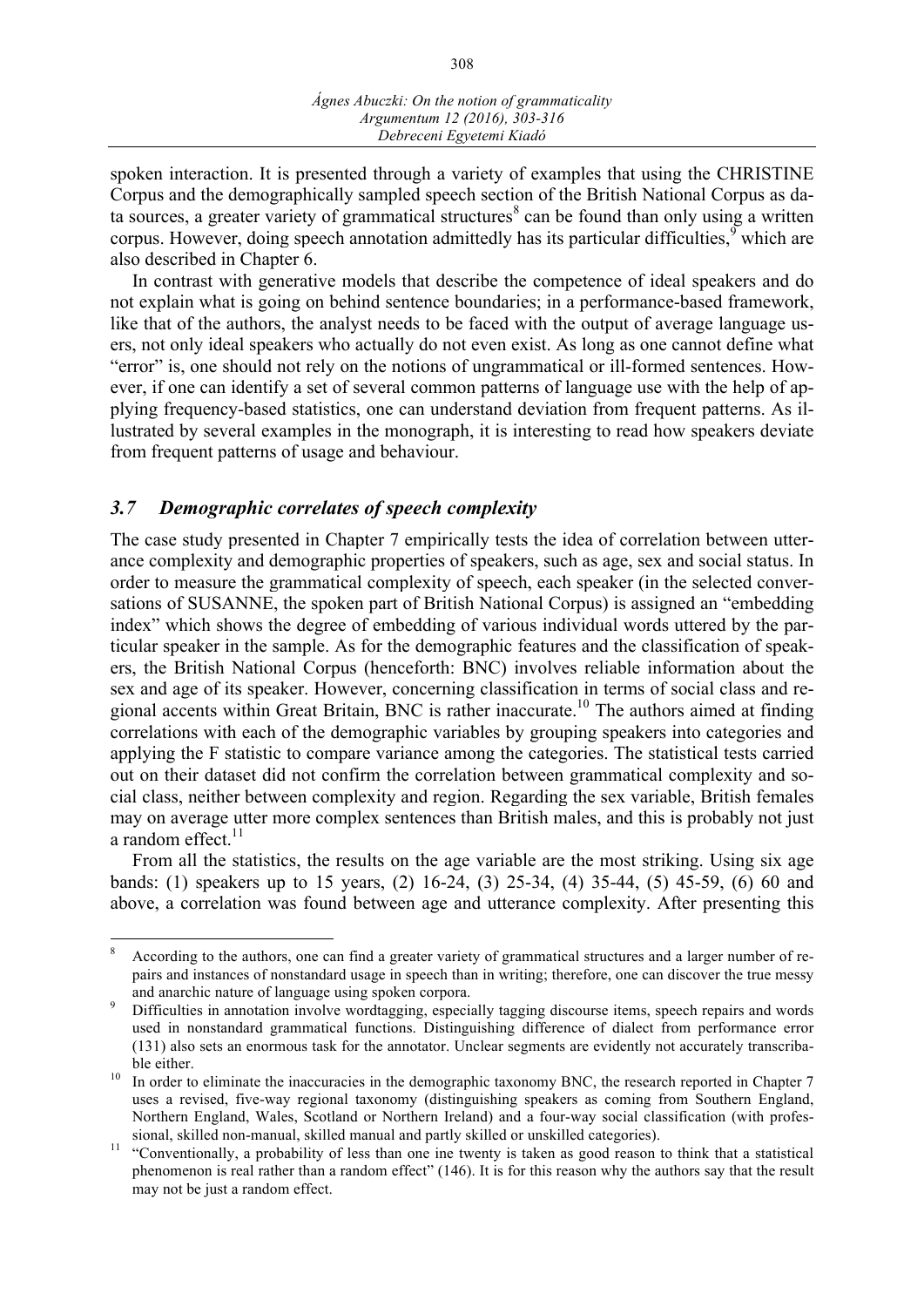correlation, the authors look at the age variable in more detail, and contrast two ideas about first language acquisition (henceforth: FLA): (1) the "critical period" hypothesis held by linguists believing in Universal Grammar, and (2) the lifelong learning hypothesis. Apparently, the authors aim to illustrate that FLA is a continuous, life-long process. It is argued in Chapter 7 that the ability to use grammatical subordination is a significant component of learning to use one's mother tongue; therefore, embedding indices plotted against age can be a useful marker of the FLA scenario. Their figures give them grounds for claiming that "increase in average grammatical complexity of speech appears to be a phenomenon that does not terminate at puberty, but continues throughout life" (Sampson & Babarczy 2014: 152). Indeed, their data presented convincingly suggests lifelong growth in complexity of usage (as they put it, "lifelong learning"), which they claim to support their view of language as having grammar but lacking grammaticality (153).

Besides presenting their research material and the consequent findings, another essential methodological issue, the difficulty of quantification might have also been addressed in this chapter. Among the other problem areas listed, it would also be useful to discuss the limitations of using certain statistical tests. For instance, it could be argued that correlation does not prove the existence of causation since significant effects can be caused by external factors as well (cf. Schegloff 1993). It should always be kept in mind that variables may co-vary but one can never be a hundred percent sure why; there might not be interaction between them; it might as well be the result of a third, unknown factor.

### *3.8 The structure of children's writing*

Chapter 8 presents the findings of an analysis on the process of writing skills acquisition based on the CHRISTINE and LUCY corpora as well as material published by a research project on pupils' use of oral and written language. <sup>12</sup> On the whole, their various annotated samples were divided into three categories representing the uses of language in different modes and ages: (adult) speech, (adult) published writing and child writing. The question could be raised why there are two categories for the analysis of adult language use (that is, adult speech and adult writing), while child speech as a category is missing. Supposedly, the authors aimed to uncover the trajectory of the transition from one stage to the next by investigating if child writing can be seen as intermediate between spontaneous speech and published writing.

Their data showed that structures in writing commonly consist of more lexical items and involve deeper branching (i.e. recursion) than structures in speech. In this respect, children's writing can be seen as transitional between conversation and published writing. It was presented based on their data that children earlier use relative clauses than simpler constructions in writing. Their sample is small and might be unrepresentative, therefore, unreliable; however, their finding leads the reader to the research question addressed in the next chapter: what permits or encourages the early written usage of relative clauses.

#### *3.9 Child writing and discourse organization*

Since the authors were sceptical about the nativist idea of having a fixed grammatical programme, they looked more closely at "mistakes" and syntactic patterns used in the child writ-

<sup>&</sup>lt;sup>12</sup> For the purposes of their case study, that part of the research material was used where children of both sexes, aged from nine to twelve were asked to write essays on a choice of open-ended topics.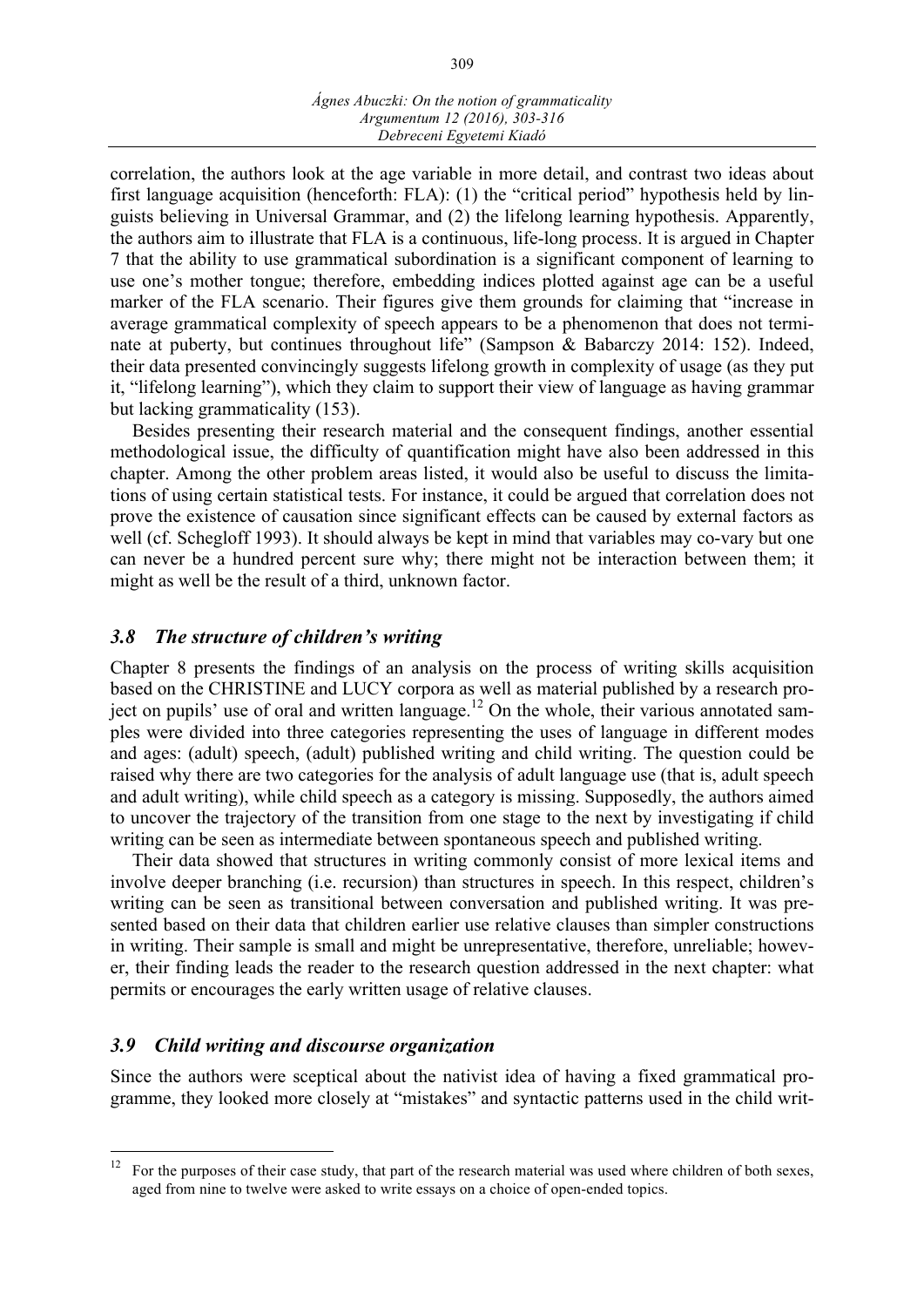ing material described in Chapter 8. In sum, the following conclusions were drawn from their analysis:

- (a) Contexts conducive to relative clause/participle clause constructions are most frequent in child writing, and least frequent in spontaneous speech.
- (b) Relative clauses/participle clauses are most prone to be selected by adult writers, and least prone to be selected by speakers.
- (c) Unlike in speech, the position of the antecedent heavily affects clause type selection in written modes.
- (d) Syntactic errors are similarly rare in both writing and speech (182).

Taking into account all the above findings, the authors conclude, although child speech was not investigated in the study, that the stage of child writing cannot be seen as syntactically intermediate between speech and adult writing. The data of Chapter 8 and 9 do not imply any innate programme under which grammar unfolds in a child's mind in a fixed sequence (183). Therefore, their findings are interpreted as counter-arguments to the idea of having "innate grammatical knowledge", as claimed by nativists (183).

#### *3.10 Simple grammars and new grammars*

All throughout the book, the authors aim to undermine the idea that all languages are cut to a common, universal logical pattern. This idea is supported in Chapter 10 by referring to two specific classes of language, namely, the classes of pidgins and creoles which lack structural mechanism and useless irregularities. Instead, these languages are relatively simple in terms of abstract categories and relations they encode in their grammars. To explain this phenomenon, the authors quote McWhorter (2001) referring to the lives of languages, and claim that new languages, such as pidgins, tend to start as simple and later become grammatically more complex. The authors agree with one of McWhorter's ideas about creoles, claiming that if a language is creole then it is simple. On the other hand, they do not concede to his claim from the other direction, that is, they disagree with the idea that if a language is simple, it must be a creole or pidgin (Sampson & Babarczy 2014: 185).

As an example, the authors turn to the case of Old Chinese and argue that it has never been a creole on the grounds that it does not lack inflexional affixation, which would be typical of creole languages in McWhorter's diagnostics. Although the majority of Old Chinese words were simple roots, it is clear that there was some derivational affixation. Since this phenomenon (the presence of derivational morphology) is in contrast with the third defining property of creoles in McWhorter's diagnostics (namely: the lack of semantically-unpredictable derivation), it excludes Old Chinese from the group of creole languages.<sup>13</sup>

In conclusion of Chapter 10, the authors assert their idea that structural simplicity does not imply a history of creolization (200). European languages are claimed to be rich in logical apparatus because they are old. In relation to the case of Old Chinese versus creole languages, the authors, as sceptics of the idea of Universal Grammar, criticize the theory of generative grammar on the grounds that generativists' data is predominantly taken from present-day languages.

<sup>&</sup>lt;sup>13</sup> Instead, it is proposed that Old Chinese was probably a "regular language", tracing ancestry from an unwritten Proto-Sino-Tibetan language, undergoing normal processes of language change.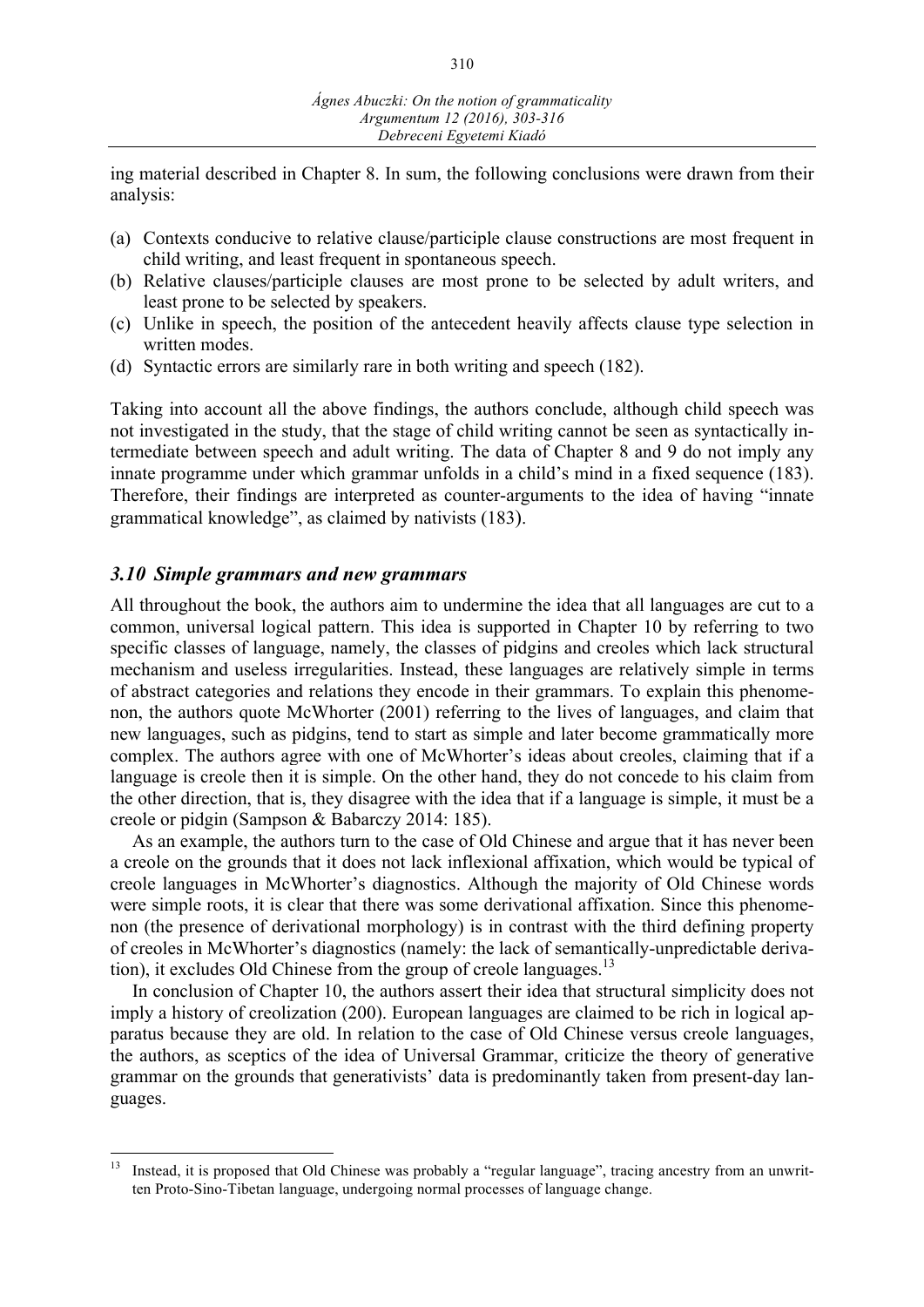# *3.11 The case of the vanishing perfect*

The authors argue all through the book that grammatical constructions and the semantic concepts they express are cultural creations rather than universal items in the mind fixed by genetic inheritance. The case of the vanishing perfect in present-day English is presented as further evidence that there is no such thing as grammaticality. In order to support their claims, the authors look in detail at the loss of the perfect aspect in English.

The material of their case study in the demographically-sampled CHRISTINE Corpus which represents the conversational language use of a cross-section of the United Kingdom population. Using their material, a corpus-based examination was carried out on the overall system of verb qualifiers in spoken English. Their data seems to demonstrate the tendency that Southern English and Irish English speakers systematically refrain from uttering Perfect constructions.<sup>14</sup> The authors argue that languages can become not only more complex over time but can also become less complex by losing existing constructions.<sup>15</sup> This phenomenon makes them think that there is no universal system dictating the logical or semantic architecture of languages (217).

## *3.12 Testing a metric for parse accuracy*

Chapter 12 is entirely of technical nature, not really essential in the line of reasoning of the book as a whole. Briefly, it is set forth that one of the major tasks in natural language processing is automatic parsing.<sup>16</sup> Chapter 12 presents the results of an experiment comparing the accuracy of two metrics using a set of sentences from the SUSANNE Treebank. The two metrics compared are the widely used Grammar Evaluation Interest Group (henceforth: GEIG) metric and the metric the authors use, the leaf-ancestor (henceforth: LA) metric<sup>17</sup> (Sampson 2000). Their testing results supported their initial assumption that the LA metric parses more accurately than the GEIG metric. The reason why the LA metric might have been ignored so far is that the algorithm calculating it is much more computation-intensive than the GEIG metric. However, this should clearly not be a problem with the computing capabilities presently available. The authors believe that the main reason why GEIG metric must have been widely approved is simply the fact that it has had authority behind it.

## *3.13 Linguistics empirical and unempirical*

The central question in Chapter 13 is which data types are considered empirical in linguistic research. To start with, the authors raise the provocative question: "how can so many linguists have got thing so wrong?" (Sampson & Babarczy 2014: 237). In order to check how far the discipline of linguistics has moved towards empiricism, the authors carried out a survey on

 $14$  The authors also call attention to their opinion that it would be misleading to think of Past and Perfect constructions as alternative ways of expressing similar ideas. In addition to the marginal use of the Perfect aspect, uttering got without auxiliary is also common in these two regions. Provided that the Perfect is vanishing from Southern English speech, the authors expect to soon find the same tendency in writing as well. They actually managed to find an advertisement including an example of the use of a Past form with just in the sense "just now". However, a single counter-example is not convincing enough.<br><sup>15</sup> Languages may lose existing means of expressing grammatically-encoded conceptual distinctions (217).<br><sup>16</sup> Automatic parsing refers to the d

grammatical analyses of that prose (218).<br><sup>17</sup> The essence of LA assessment is that their metric evaluates the parsing of an individual terminal element in terms of the similarity of the lineages of that element in candidate and gold-standard parse trees (220).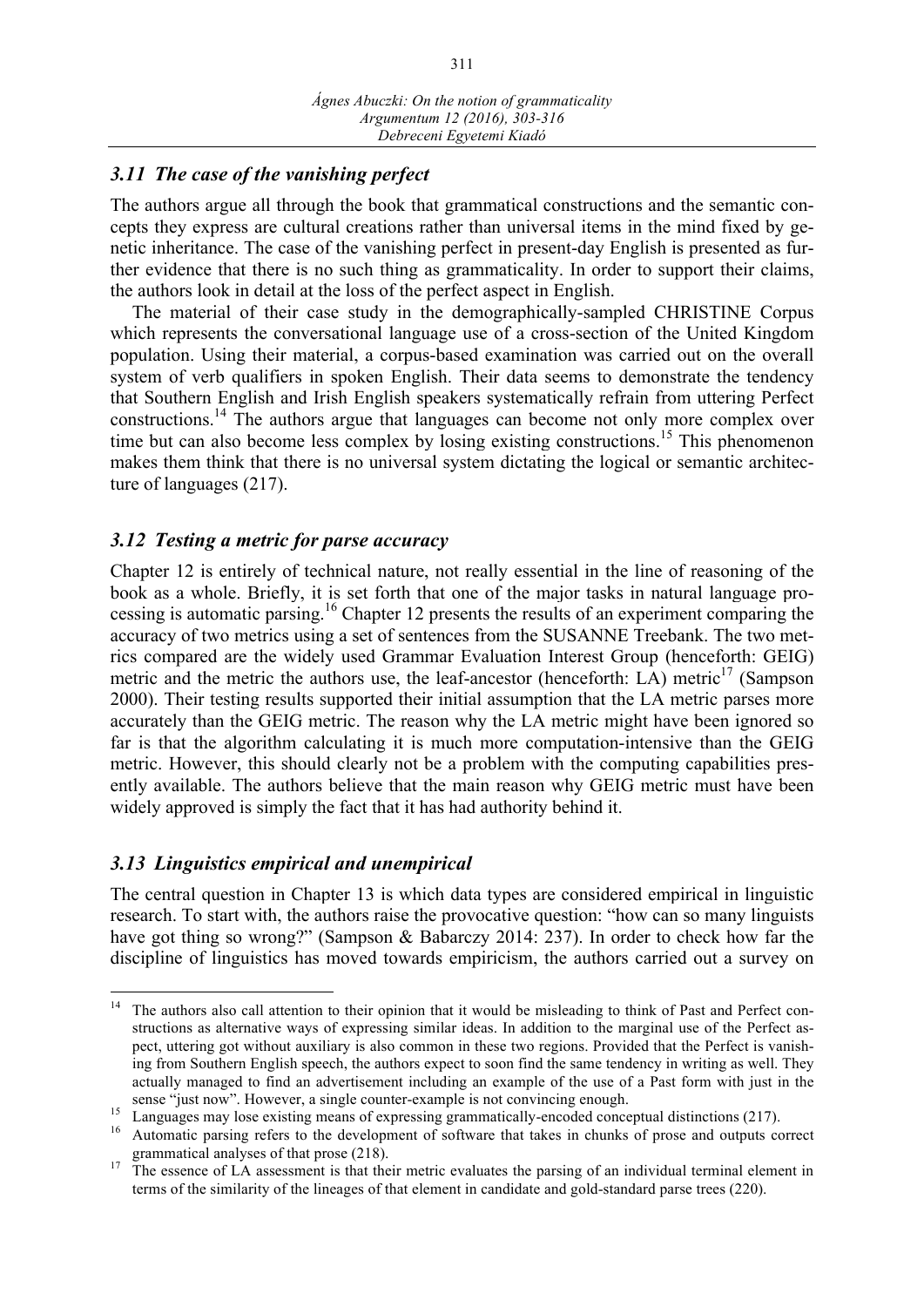the types of publications of the journal *Language*. They examined the 1950 volume of the journal, and then two out of every five volumes from 1960 up to 2011, and imposed a threeway classification on each of the papers in their sample: (1) evidence-based, (2) intuitionbased, and (3) not applicable.<sup>18</sup> In the authors' definition, "evidence-based" research relies on interpersonally-observable authentic data in order to support its claims (255). Papers classified into the "evidence-based" category tend to refer to their findings as empirically checked and objectively tested beliefs. As a further possible criterion in the classification, the authors say that evidence-based research often uses computational methods (252). The authors use the category of "intuition-based papers" to refer to, as they put it, "speculative" works relying on either intuition or "elicitation from informants" (255).

The findings of their literature survey match their view of the development of linguistics. Before the appearance of generative linguistics, one could come across a high proportion of "observation-based<sup>19</sup> papers" (263). As it can be expected, the lowest percentages of evidence-based papers occur during the years between 1965 and 1970. After the early 1970s, we can find more and more evidence-based papers. The availability of electronic corpora made it possible for linguistic research to advance from intuitive to evidence-based, more scientific techniques. Although there had been considerable innovations over the past three decades, linguistics is still lagging behind other scientific disciplines in terms of empirical methodology.

According to the authors, the problems underlying the insufficient level of empiricism in linguistics may spring from three reasons: (1) a major misconception is that linguistics is not an empirical field of study/science; and therefore, (2) the linguists in question may not have been looking at the facts; third of all, (3) speculative, intuition-based theorizing provides easier reading than discussion based on a large amount of empirical data and its statistical evaluation. Chomsky's belief in Universal Grammar and his rejection of descriptive empiricism (Chomsky 1964, Chomsky 1976) must have indeed discouraged work trying to construct generative grammars accountable for real life data. Against this background, the rather extreme idea is also put forward in the monograph that questions of grammaticality in particular, and generative linguistics in general should not be considered as part of empirical linguistics.

Although unempirical linguistics is claimed by the authors to be being written and read even today, this is hoped to be only a temporary situation, since the accessibility and the convenience of advanced computing technologies has enlarged the range of issues which can be quickly searched and objectively tested. What is missing from the account of the authors is the explanation of what exactly they mean by the notions of facts, real life data and unempirical linguistics.

## *3.14 William Gladstone as linguist*

Chapter 14 is of historical interest, therefore, it is a bit out of place and irrelevant in the line of argumentation of the book. Its aim to reinterpret a yet another widely held claim and clarify a misinterpretation in linguistics connected to the works of William Gladstone who published studies on the vocabulary of Homeric Greek. Gladstone has repeatedly been mistaken for believing that Greeks of the Homeric period were colour-blind, although he was not saying that.

<sup>&</sup>lt;sup>18</sup> There were a large number of cases where it was difficult to assign a label to the paper in question and where the question of origin of data was irrelevant due to the different nature of the research, such as discussions or evaluations of different methods.<br><sup>19</sup> By observation-based papers, the authors supposedly mean papers assigned to their category of evidence-

based papers.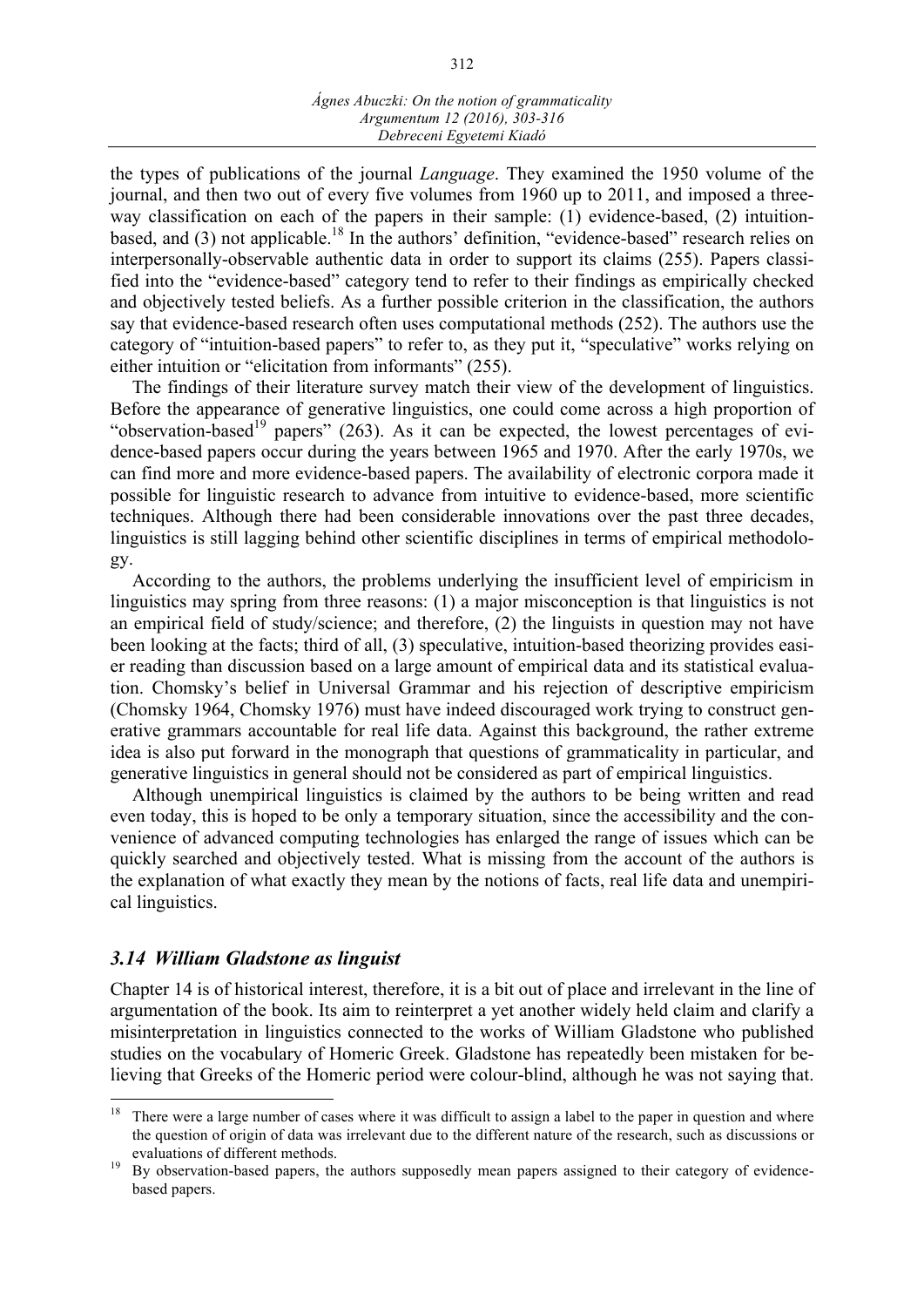After clarifying this misconception, the authors list the positive aspects of his writings, and highlight that his claim, namely, that exotic languages are systematic in their own way, is in fact a subtler form of the Sapir-Whorf hypothesis. The authors assume that his reviewers, claiming that Gladstone believed in Homeric colour blindness, make it appear as if no one before Sapir and Whorf proposed that language differences may reflect socially-determined differences in perception. The lesson of this story that the authors try to convey in this chapter is that we should be more alert to the danger that bright ideas put forward by less known names may be similarly shuffled aside even today.

## *3.15 Minds in uniform*

The closing chapter is based on an intriguing keynote presentation by Sampson, and nicely sums up the far-reaching implications of the previous studies (in linguistic theorizing, empiricism and politics), welcoming cultural diversity and relativism. The authors entirely reject the existence of biological, cognitive and cultural universals guiding language acquisition and language change. Moreover, they make a provocative claim by saying that modern generative linguistics is junk, and it serves the function of establishing a pseudo-intellectual justification for the trivialization of cultural differences between communities. It is concluded that languages are cultural inventions, which human civilizations freely create without any biological constraints. This sounds like a strong exaggeration since, for instance, our sentences cannot be any long or complex to be correctly understood or remembered. No evidence is found to support a model of human cognition according to which we are limited to a fixed set of constructions and behaviours. If we believed in the existence of cognitive universals, we would run the risk of mistaking the accidental features of our own culture for cultural universals, which might easily result in a discriminatory mindset. Instead of maintaining such disingenuous theories, the authors suggest that academics should help people grasp the diversity of human cultures.

## **4 Evaluation of the key ideas**

As for one of the most central issues in contemporary linguistics research, that is, the applicability of data types, the authors address the restrictions and limitations of applying various methods and data, especially those methods which solely rely on linguists' intuitions and grammaticality judgements. It is claimed by the authors that giving grammaticality judgements is an unnatural kind of linguistic activity, and using grammaticality judgements and own intuitions in linguistic theorising are unreliable sources of data because grammaticality judgements are, in their view, mere individual "feelings" (in the form of subjective interpretations). To support their views, the authors list problems with metalinguistic tasks and raise research questions that can only be answered by using annotated corpora, rather than introspection. These questions tackle the differences in spoken and written language, adult and child language as well as variations in language use grasped by frequencies. In order to grasp these variations, the authors advocate the use of authentic data that builds on actual language production (versus subjective introspection). According to the authors, the only acceptable data source is corpus data because it is natural, contextualised and entirely free of subjective elements.

Although the authors attempt to contribute to the resolution of several empirical problems and current linguistic debates, their standpoint is not in line with dominant current linguistic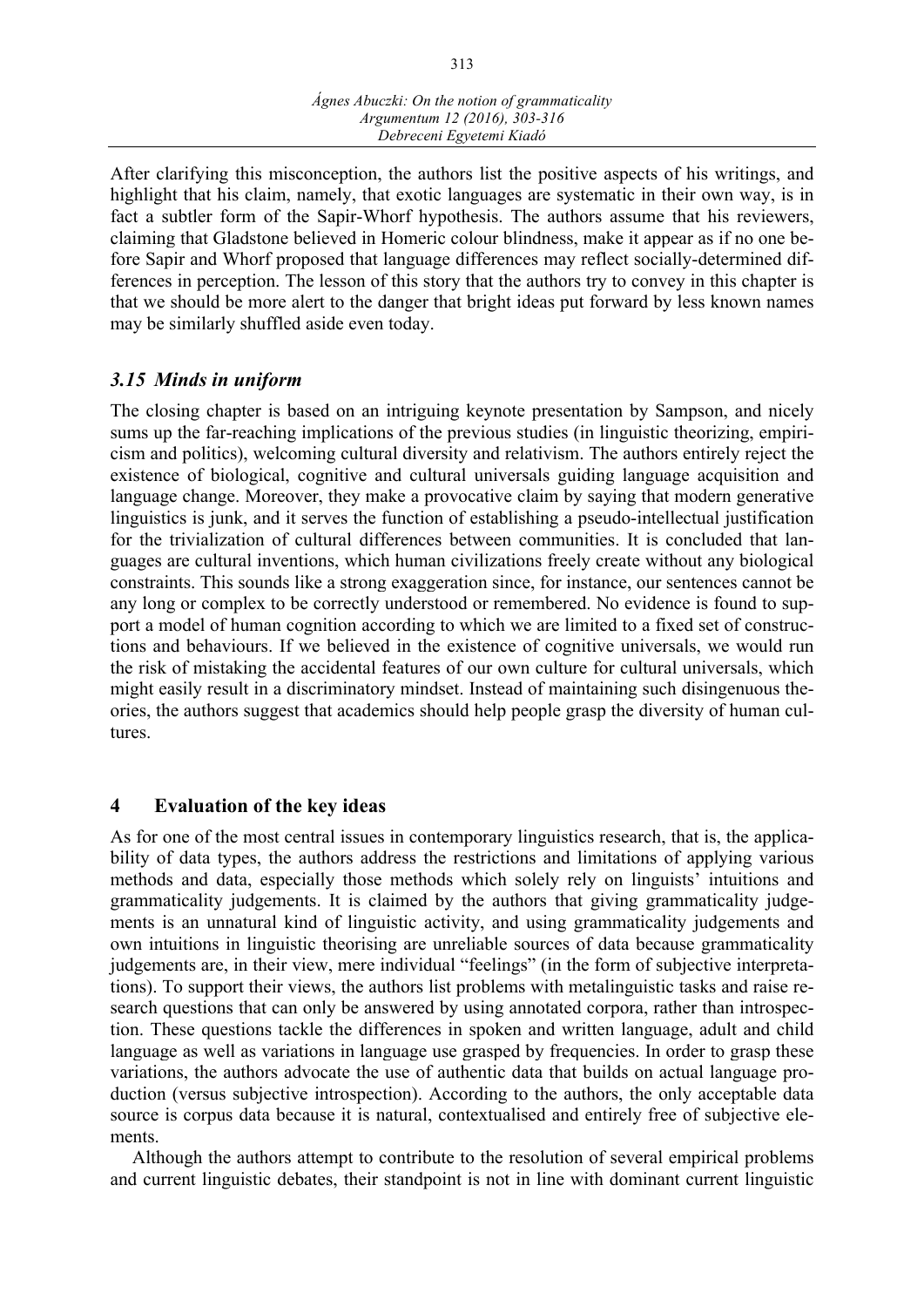views. Sampson and Babarczy, the authors of the book under review, regard corpus data as the only relevant and legitimate scientific data type in linguistics. This can be considered a conservative view which is in contrast with the dominant tendencies in contemporary theoretical linguistics. As Kertész & Rákosi (2008: 62) point it out: "in the eighties-nineties of the twentieth century with respect to the treatment of the data/evidence problem, basically two camps emerged: on the one hand, the advocates of corpus data and on the other hand, generativists in favour of introspective data". Using the taxonomy of Kertész & Rákosi (2008), Sampson & Babarczy (2014) can be described as advocates of corpus data, and their views are manifestations of the "standard view of linguistic data and evidence" (Kertész & Rákosi 2008), as opposed to more progressive views of linguistic data and evidence, such as that of Pullum's (2007) who suggests a more comprehensive metascientific perspective and the method of "reflective equilibrium" which can be achieved by the cyclic process of revisiting former beliefs in the light of new data and new ideas. Rather than combining both inductive and deductive methods, which is a dominant practice in contemporary linguistic research, Sampson & Babarczy (2014) restrict empirical linguistic and linguistic theorizing to rigid inductivism, manifested in the observation of corpus data only. Therefore, they exclude the use of introspective data from legitimate linguistic research, unnecessarily limiting the realm of research.

As a counter-argument to the views of the authors concerning the preferred avoidance of introspection, including its rejection as scientific data, it should be noted here that, first of all, identifying sentence and utterance boundaries, annotating various grammatical and discourse aspects of spontaneous speech data also involves reliance on introspection and judgements.<sup>20</sup> Even though the authors forbid reliance on intuition in the process of data analysis and evaluation, some subjectivity in interpretation is inescapable and objectivity cannot be entirely guaranteed in corpus annotation, even if it employs a relatively theory-free system. Broadly speaking, introspection and interpretation are essentially inescapable in both the comprehension and production of language. At the same time, carefully planned and rigorously controlled experiments using native speaker intuitions and judgements can provide both stimulating starting points for empirical linguistic research as well as the basis for arguments in linguistic theories. Besides this, both the native speakers' intuitions and people's reports of their linguistic intuitions can be treated as observable data, and it is feasible to formulate descriptions of those reports. Intuitive data may in fact seem chaotic but they can be controlled by developing such carefully designed questionnaires that can be systematized and evaluated. Arppe & Jarvikivi (2007) claim that every manifestation of linguistic behaviour is a relevant datum. Moreover, a corpus (any corpus) does not necessarily mirror reality. Only a wellbalanced corpus (in terms of the number, age, origin and background of its speakers) may reflect language use in a reliable way. Yet again, it is culture-dependent and almost impossible to define what counts as a well-balanced corpus. Introspective data can be the subject of analyses, and grammaticality judgments are reconcilable with corpus-based methods. The origin of data is not of decisive importance (Kepser & Reis 2004, Meurers 2007); therefore, it is encouraged to use a variety of data sources such as introspection, corpus analysis, psycholinguistic and neurolinguistic experiments.

The major questions are to find out if the findings of the two or more data collection methods are convergent or contradictory, and what might explain this phenomenon (either similarity or difference). What is more, there might be inconsistencies in research findings even when

<sup>&</sup>lt;sup>20</sup> The annotation of spontaneous speech data also involves reliance on introspection and judgements on the side of the annotator or the linguist when selecting labels to tag.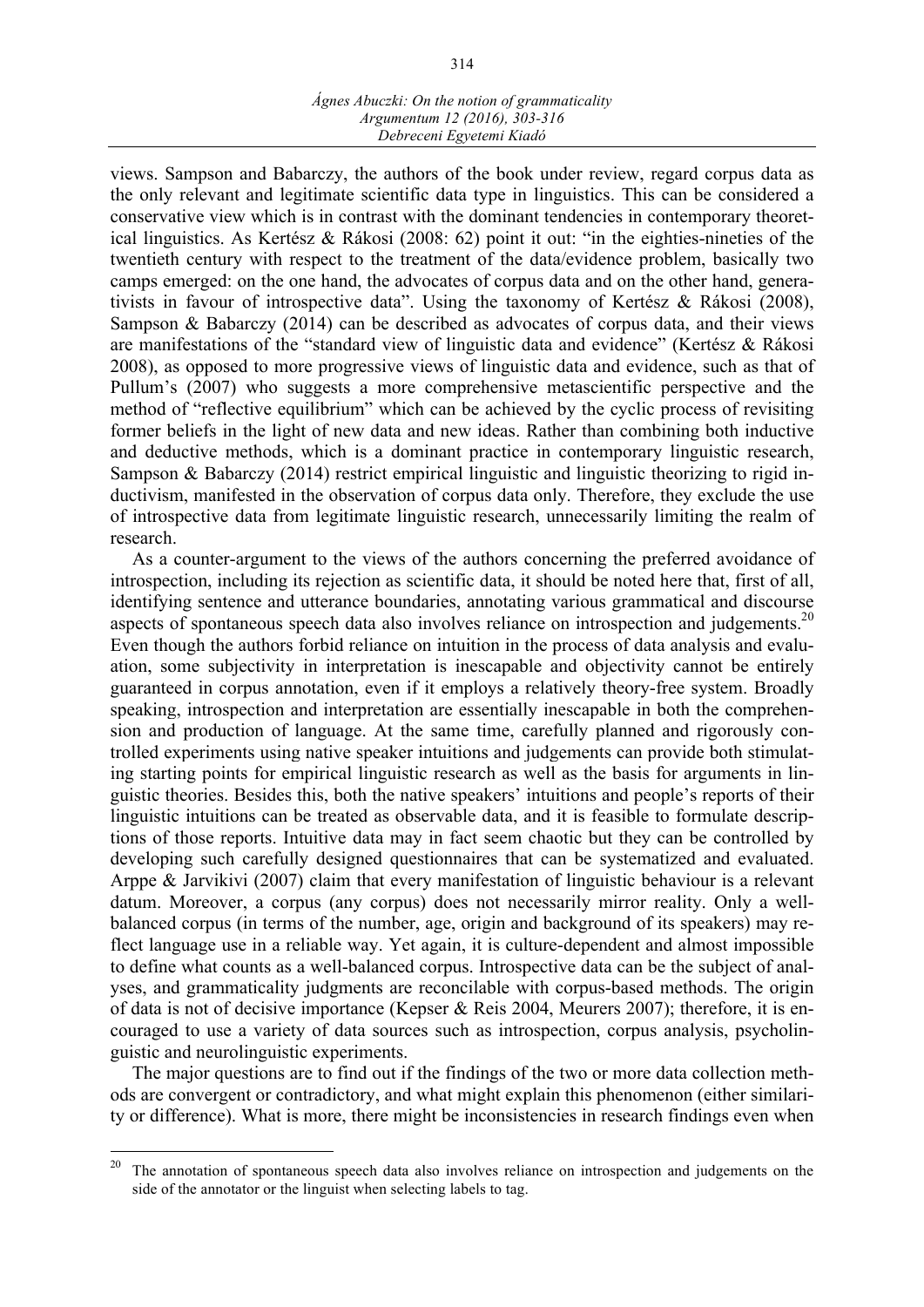#### *Ágnes Abuczki: On the notion of grammaticality Argumentum 12 (2016), 303-316 Debreceni Egyetemi Kiadó*

using only one data type. Principally, linguists should not only collect and document data but also find explanations for their variability. A potential model that is able to account for inconsistencies is the *p-model of plausible argumentation* (Kertész & Rákosi 2012) which is a complete model of linguistic theorizing. Their concept of plausibility refers to the belief that linguistic data are most of the time uncertain or plausible to some extent rather than true with certainty. The p-model defines a datum as a statement originating from a direct source (including various sources such as corpora, linguistic intuitions and experiments) which functions as a starting point in the argumentation process. Plausible argumentation consists of *argumentation-cycles* where one retrospectively re-evaluates former decisions from another perspective or in the light of new information, therefore making the process cyclic and prismatic (Kertész & Rákosi 2012). Rather than advocating the substitution of intuition with observation and corpus collection, it would be a more fruitful and more innovative approach for Sampson & Babarczy (2014) to consider the reflective combination of two or more data types and apply the constant re-evaluation of their findings in order to maximize the plausibility of the hypothesis to be supported.

As a further weakness of the book under review (Sampson & Babarczy 2014), it must be mentioned that the concept and criteria of *evidence* are not clearly defined in any of the chapters, but it can be assumed that the authors only accept corpora as scientific data in linguistics, and only approve corpus-based results as explicit linguistic evidence. It may also be noted here that the authors do not seem to consistently distinguish the concepts of data and evidence, although it would be indispensable to define based on what criteria they distinguish these concepts. Kertész and Rákosi (2012) offer a potential solution to this problem of data and evidence in linguistic theorising since their p-model of plausible argumentation clearly defines the relation of data and evidence. In their view, evidence is not an objective subcategory of data; instead, any datum can serve as evidence for a hypothesis in an argumentation process with the condition that it is a premise of a plausible inference making the hypothesis plausible. In the understanding of Kertész and Rákosi (2012), data and evidence both have crucial functions in every stage of linguistic theorizing, therefore, their role cannot be restricted to testing a hypothesis. If the views and practices of Sampson & Babarczy (2004) concerning the applicability of data types were supplemented with these notions of data and evidence according to the p-model of Kertész & Rákosi (2012), their work could be more exhaustive and more progressive.

In summary of the reviewed book (Sampson & Babarczy 2014), it must be highlighted that all of its chapters are very informative and original, at times, even provocative, contributing to both methodological and metatheoretical discussions, although not in the most innovative way. Above all, the book underlines the idea that the nature and development of languages as well as the status of data in linguistics are still unresolved, controversial issues that present scientific challenges even today. Readers interested in language and empirical problems in linguistics can find the monograph interesting and use it as a springboard for further research.

### **References**

Arppe, A. & Järvikivi, J. (2007): Take empiricism seriously! In support of methodological diversity in linguistics. *Corpus Linguistics and Linguistic Theory* 3, 99-109.

Chomsky, N. (1957): *Syntactic Structures*. 's-Gravenhage: Mouton.

Chomsky, N. (1964): *Current Issues in Linguistic Theory*. 's-Gravenhage: Mouton.